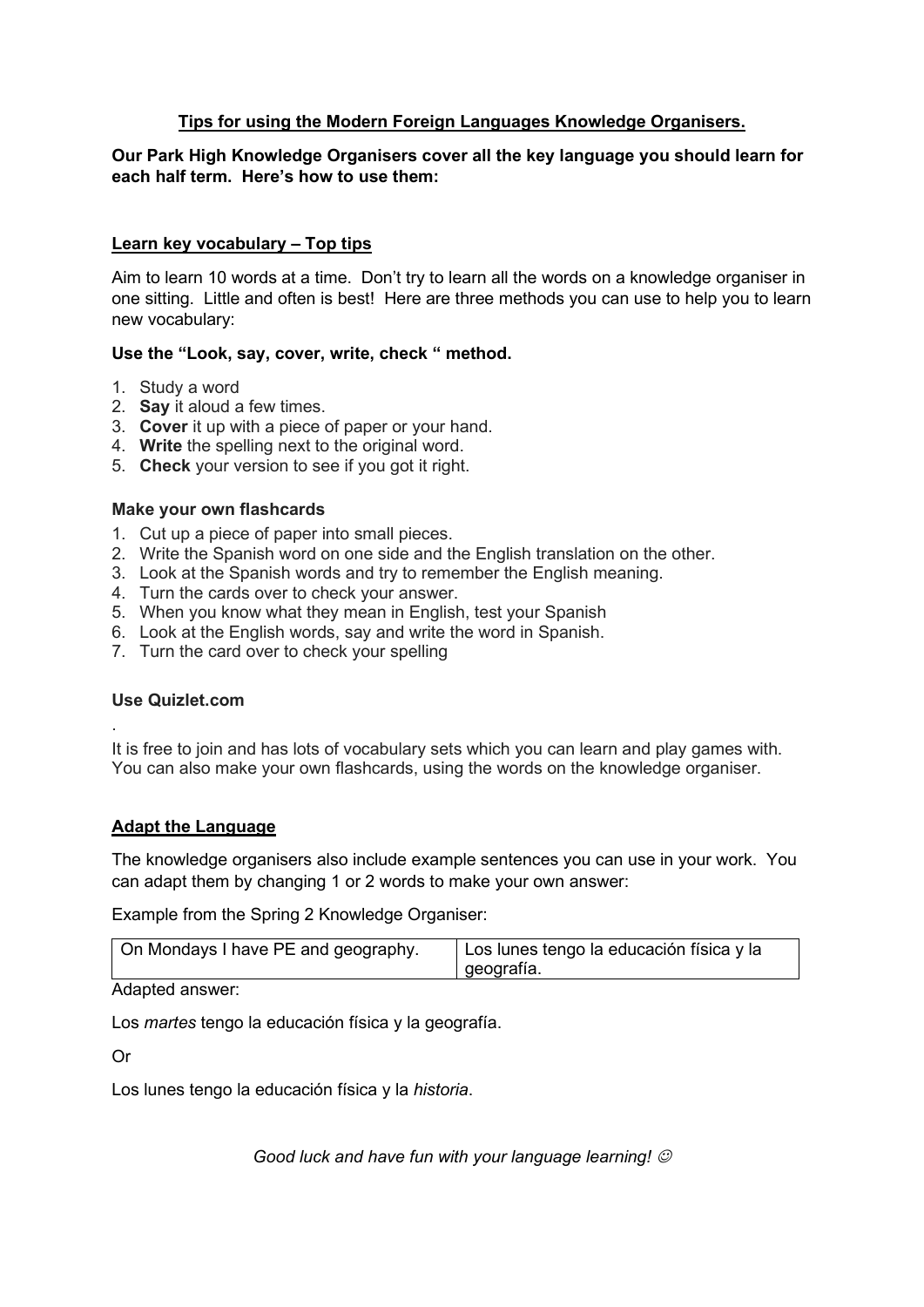# **Y7** Knowledge organiser – Autumn 1

#### **Greetings**

| Hello        | Hola                           |
|--------------|--------------------------------|
| Good morning | Buenos días                    |
| Good day     | <b>Buenas tardes</b>           |
| Good night   | Buenas noches                  |
| Goodbye      | Adios                          |
| How are you? | ¿Cómo estás? ¿Qué tal?         |
| I'm great    | Estoy fenomenal / Estoy genial |
| I'm fine     | Estoy bien                     |
| I'm okay     | Estoy regular                  |
| I'm not well | No estoy bien                  |
| I'm terrible | Estoy fatal                    |

### **Numbers 1-20**

| 1              | Uno          |             |
|----------------|--------------|-------------|
| $\overline{2}$ | Dos          |             |
| 3              | <b>Tres</b>  |             |
| 4              | Cuatro       |             |
| 5              | Cinco        |             |
| 6              | Seis         |             |
| 7              | Siete        |             |
| 8              | Ocho         |             |
| 9              | <b>Nueve</b> |             |
| 10             | <b>Diez</b>  | Classroon   |
| 11             | Once         |             |
| 12             | Doce         | How do yo   |
| 13             | <b>Trece</b> | it?         |
| 14             | Catorce      | It is spelt |
| 15             | Quince       | Stand up    |
| 16             | Dieciséis    | Sit down    |
| 17             | Diecisiete   | Listen      |
| 18             | Dieciocho    | Read        |
| 19             | Diecinueve   | Write       |
| 20             | Veinte       | Speak       |
| 21             | veintiuno    | Pack away   |
| 22             | veintidos    | Open you    |
|                |              |             |



Higher Numbers

30 Treinta 31 Treinta y uno 32 Treinta y dos 40 Cuarenta 50 Cincuenta 60 Sesenta 70 Setenta 80 Ochenta 90 Noventa 100 Cien 101 | Ciento uno

1000 mil

#### m language

| How do you spell | ¿Cómo se escribe?   |
|------------------|---------------------|
| it?              |                     |
| It is spelt      | Se escribe          |
| Stand up         | Levantaros          |
| Sit down         | Sentaros            |
| Listen           | Escuchar            |
| Read             | Leer                |
| Write            | Escribir            |
| Speak            | Hablar              |
| Pack away        | Recoger las cosas   |
| Open your books  | Abrir los cuadernos |
|                  |                     |

| and         |         |
|-------------|---------|
| or          | L       |
| but         | Pero    |
| also        | También |
| in addition | Además  |

| I have             | Tengo         |
|--------------------|---------------|
| I don't have       | No tengo      |
| Do you have?       | Tienes?       |
| An exercise book   | Un cuaderno   |
| A book             | Un libro      |
| A pencil           | Un lápiz      |
| A pen              | Un bolígrafo  |
| A ruler            | Una regla     |
| A pencil case      | Un estuche    |
| A bag              | Una mochilla  |
| A contact book     | Una agenda    |
| A rubber           | Una goma      |
| A pencil sharpener | Un sacapuntas |

# Age and Birthdays

| What are you called?    | ¿Cómo te llamas?          |
|-------------------------|---------------------------|
| I am called             | Me llamo                  |
| What's he called?       | ¿Cómo se llama?           |
| He /she is called       | Se llama                  |
| How old are you?        | ¿Cuántos años tienes?     |
| I am years old.         | Tengo  años               |
| He/she is years old.    | Tiene  años               |
| When is your birthday?  | ¿Cuándo es tu cumpleaños? |
| My birthday is on theof | Mi cumpleaños es el  de   |

#### **Months**

| January   | enero      |
|-----------|------------|
| February  | febrero    |
| March     | marzo      |
| April     | abril      |
| May       | mayo       |
| June      | Junio      |
| July      | Julio      |
| August    | agosto     |
| September | septiembre |
| October   | octubre    |
| November  | noviembre  |
| December  | diciembre  |

#### Classroom items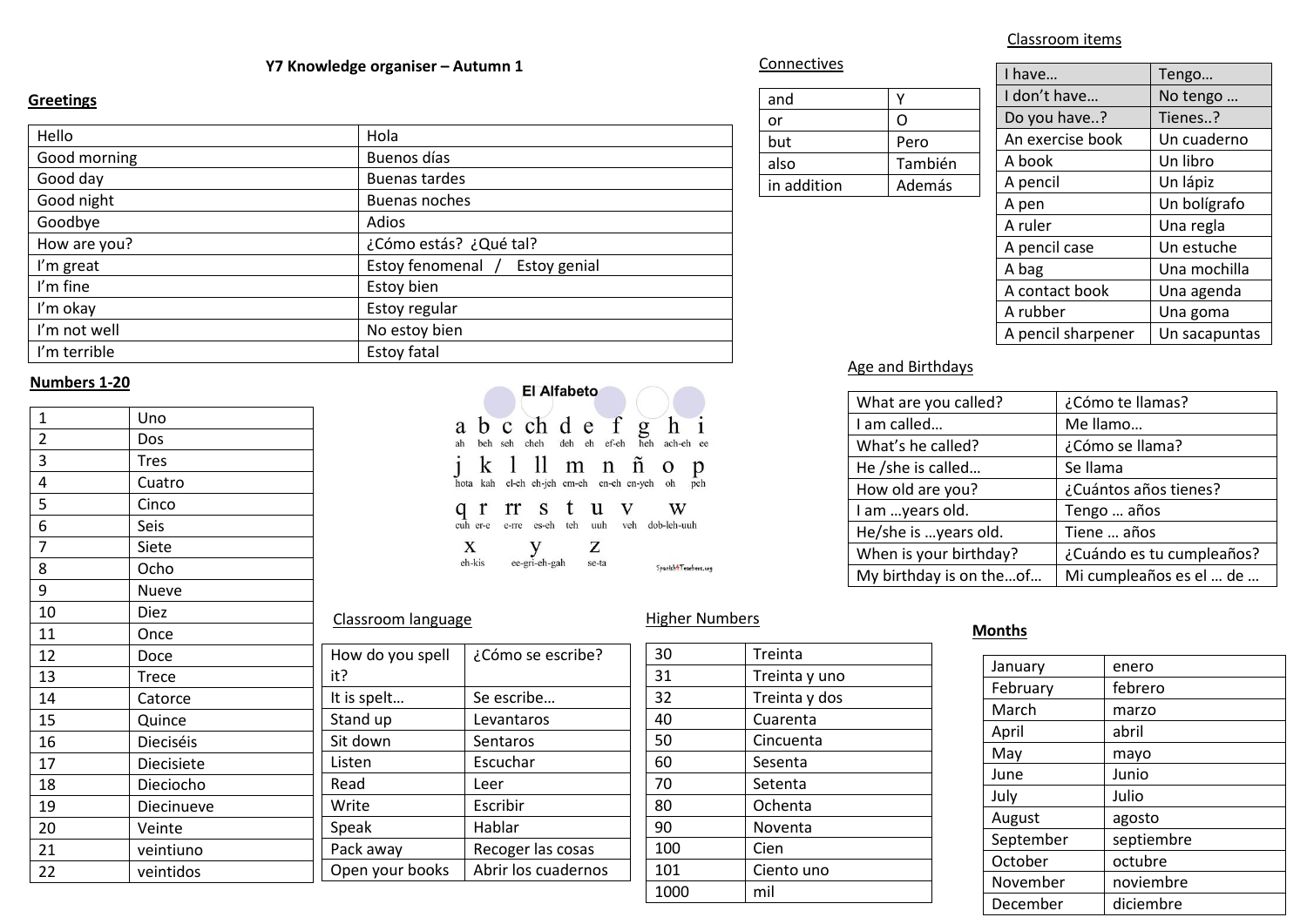# **Y7 Knowledge organiser – Autumn 2 Spanish**

### **Family Key phrases**

| How many people are there in your<br>family? | ¿Cuántas personas hay en tu familia? |
|----------------------------------------------|--------------------------------------|
| There are three people in my family.         | Hay tres personas en mi familia      |
| Do you have brothers or sisters?             | ¿Tienes hermanos?                    |
| I have a brother and two sisters.            | Tengo un hermano y dos hermanas      |
| I don't have any brothers or sisters         | No tengo hermanos/hermanas           |
| I am an only child                           | Soy hijo único/ soy hija única       |
| My sister is called                          | Mi hermana se llama                  |
| My parents are called                        | Mis padres se llaman                 |
| I have a black dog.                          | Tengo un perro negro.                |
| I would like a black snake.                  | Me gustaría una serpiente negra.     |
| I have black eyes.                           | Tengo los ojos negros.               |

#### **Hair**

| I havehair   | Tengo el pelo       |
|--------------|---------------------|
| <b>Brown</b> | Castaño             |
| <b>Black</b> | Negro               |
| Blond        | Rubio               |
| Ginger       | Pelirrojo/pelirroja |
| Long         | Largo               |
| Short        | Corto               |
| Straight     | Liso                |
| Curly        | Rizado              |
| Wavy         | Ondulado            |

# **Describing**

| pets/people              |          |
|--------------------------|----------|
| silly                    | tonto/to |
| $\sim$ $\sim$ $\sim$ $+$ | +ronouil |

### **Colours**

| ٠<br>.,<br>I<br>٦ |  |
|-------------------|--|
|                   |  |

| Tall          | Alto/alta        |
|---------------|------------------|
| Short         | Bajo/baja        |
| Medium height | Ni alto ni bajo  |
| Fat           | Gordo/gorda      |
| Thin          | Delgado/delgada  |
| Medium build  | De talla mediana |
|               |                  |

| Red          | Rojo        |
|--------------|-------------|
| Pink         | Rosa        |
| Blue         | Azul        |
| Green        | Verde       |
| Purple       | Morado      |
| Yellow       | Amarillo    |
| <b>Black</b> | Negro       |
| Brown        | Marrón      |
| White        | Blanco      |
| Dark blue    | Azul oscuro |
| Light blue   | Azul claro  |
|              |             |

# **Family**

| A mother               | Una madre                    |
|------------------------|------------------------------|
| A father               | Un padre                     |
| My parents             | Mis padres                   |
| A brother              | Un hermano                   |
| A sister               | Una hermana                  |
| A step brother/sister  | Un hermanastro/hermanastra   |
| An only child          | Un hijo único/una hija única |
| aunt                   | Una tia                      |
| uncle                  | Un tio                       |
| boy cousin/girl cousin | Un primo/ una prima          |
| grandfather            | Un abuelo                    |
| grandmother            | Una abuela                   |

# **Physical description**

| What do you look like?      | ¿Cómo eres?     |
|-----------------------------|-----------------|
| I haveeyes                  | Tengo los ojos  |
| I havehair                  | Tengo el pelo   |
| am                          | Soy             |
|                             |                 |
| What does he/she look like? | ¿Cómo es?       |
| He/she haseyes              | Tiene los ojos  |
| They have eyes              | Tienen los ojos |
| He/she hashair              | Tiene el pelo   |
| They havehair               | Tienen el pelo  |
| He/she is                   | $Es \dots$      |
| They are                    | Son             |

# **Animals - pets**

### **Christmas traditions**

| A dog      | Un perro      |
|------------|---------------|
| A cat      | Un gato       |
| A horse    | Un caballo    |
| A hamster  | Un hamster    |
| A snake    | Una serpiente |
| A spider   | Una araña     |
| A tortoise | Una tortuga   |
| A rabbit   | Un conejo     |
| A bird     | Un pájaro     |
| A fish     | Un pez        |
| А          | Una/una       |
|            | El/la         |

| Christmas          | La navidad          |
|--------------------|---------------------|
| Christmas midnight | La misa del gallo   |
| mass               |                     |
| A present          | Un regalo           |
| Christmas carols   | Los villancicos     |
| Christmas tree     | El árbol de navidad |
| holiday            | Las vacaciones      |
| Merry Christmas    | Feliz navidad       |
| 3 Kings day        | El dia de reyes     |
| A nativity scene   | Un belén            |
|                    |                     |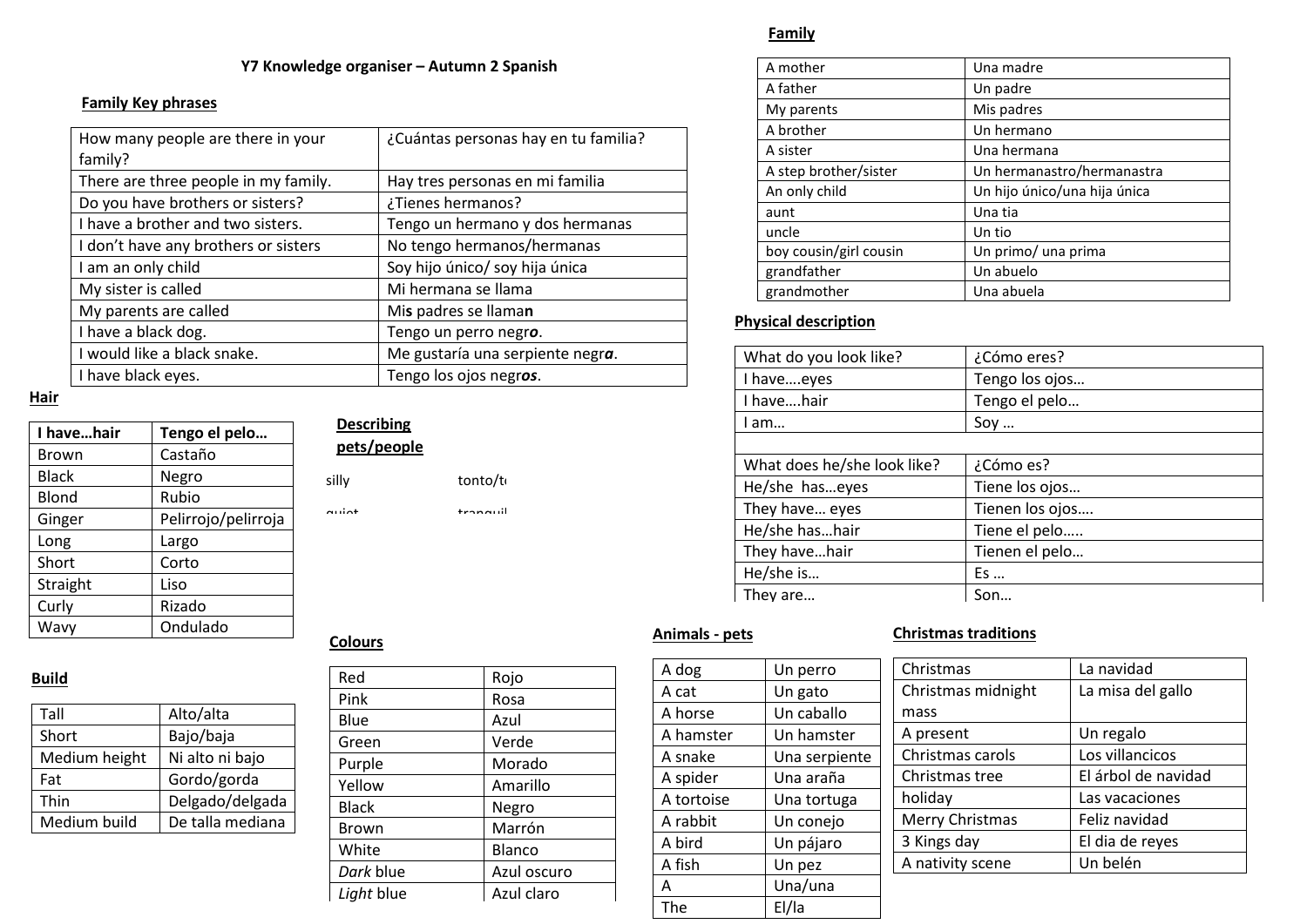Year 7 Spring 1 Knowledge Organiser

### **Key phrases – where do you live**

| Vivo en una casa adosada           | I live in a semi-detached house.         |
|------------------------------------|------------------------------------------|
| ¿Dónde vives?                      | Where do you live?                       |
| Vivo en el noroeste de Londres.    | I live in the northwest of London.       |
| En mi casa hay seis habitaciones.  | In my house there are six rooms.         |
| Mi piso está en Harrow.            | My flat in is Harrow.                    |
| Viven en un bloque de pisos.       | They live in a block of flats.           |
| Prefiero vivir en la ciudad.       | I prefer to live in the city.            |
| Mis abuelos viven en el campo.     | My grandparents live in the countryside. |
| Vivo en las afueras de la ciudad.  | I live on the outskirts of the city.     |
| ¿Dónde está?/ Está en el           | Where is it?/ it is in the               |
| La silla está delante de la mesa.  | The chair is in front of the table.      |
| La cama está debajo de la ventana. | The bed is under the window.             |

# **Rooms**

| Hay               | There is/are        |  |
|-------------------|---------------------|--|
| No hay            | There isn't /aren't |  |
| Un cuarto de      | a bathroom          |  |
| baño              |                     |  |
| Una cocina        | kitchen<br>a        |  |
| Un comedor        | a dining room       |  |
| Un salón          | a living room       |  |
| Un ático          | an attic            |  |
| Un jardín         | a garden            |  |
| Un garaje         | a garage            |  |
| Un balcón         | a balcony           |  |
| Un aseo           | a toilet            |  |
| Una oficina       | an office           |  |
| Un dormitorio     | a bedroom           |  |
| El dormitorio de  | my parents' room    |  |
| mis padres        |                     |  |
| El dormitorio de  | My sisters' room    |  |
| mi hermana        |                     |  |
| Las escaleras     | the stairs          |  |
| Arriba / abajo    | Upstairs/downstairs |  |
| En la planta baja | on the ground floor |  |
| En la primera     | On the first floor  |  |
| planta            |                     |  |

#### Bedroom - Furniture

| I have/there is    |  |
|--------------------|--|
|                    |  |
|                    |  |
|                    |  |
|                    |  |
|                    |  |
|                    |  |
|                    |  |
|                    |  |
|                    |  |
|                    |  |
|                    |  |
|                    |  |
|                    |  |
|                    |  |
|                    |  |
|                    |  |
|                    |  |
| A (terraced) house |  |
|                    |  |
| A block of flats   |  |
| On the outskirts   |  |
| In the city centre |  |
| In a town          |  |
|                    |  |

### **Connectives**

|         | and         |
|---------|-------------|
| ( )     | or          |
| Pero    | but         |
| También | also        |
| Además  | in addition |



NORTE

SUR

NORESTE

SURESTE

**ESTE** 

NOROESTE

OESTE

**SUROESTE** 

|            | -ar<br>verbs | -er<br>verbs | -ir<br>verbs |
|------------|--------------|--------------|--------------|
|            | -0           | -0           | -0           |
| You        | -as          | -es          | -es          |
| (singular) |              |              |              |
| He/she/it  | -a           | -e           | -e           |
| We         | -amos        | -emos        | -imos        |
| You        | -áis         | -éis         | -ís          |
| (plural)   |              |              |              |
| They       | -an          | -en          | -en          |

For example: Vivir – to live, Viv**o** = I live

Vivimos = We live

## **Chores**

| Tengo que + infinitive | I have to               |
|------------------------|-------------------------|
| Saco la basura         | I take out the rubbish. |
| Hago la cama           | I make the bed.         |
| Pongo la mesa          | I set the table.        |
| Preparo la comida      | I make the food.        |
| Paseo el perro         | I walk the dog.         |
| Lavo el coche          | I wash the car.         |
| Lavo los platos        | I wash the dishes.      |
| Hago las compras       | I do the shopping.      |
| Paso la aspiradora     | I do the hoovering.     |
| Plancho la ropa        | I iron the clothes.     |
| Ayudo a mis padres     | I help my parents.      |
| Arreglo mi dormitorio  | I tidy my room.         |

### **Prepositions**

| on top of       |
|-----------------|
| under           |
| in              |
| next to         |
| on the right of |
| on the left of  |
| over            |
| in front of     |
| behind          |
|                 |

# **Opinions**

| I like        | Me gusta(n)    |
|---------------|----------------|
| I don't like  | No me gusta(n) |
| I love        | Me encanta(n)  |
| I hate        | Odio           |
| I don't mind  | Me da(n) igual |
| I think that  | Pienso que     |
| I can't stand | No suporto     |
| I prefer      | Prefiero       |
| I'd say that  | Diría que      |

# Regular verbs – the present tense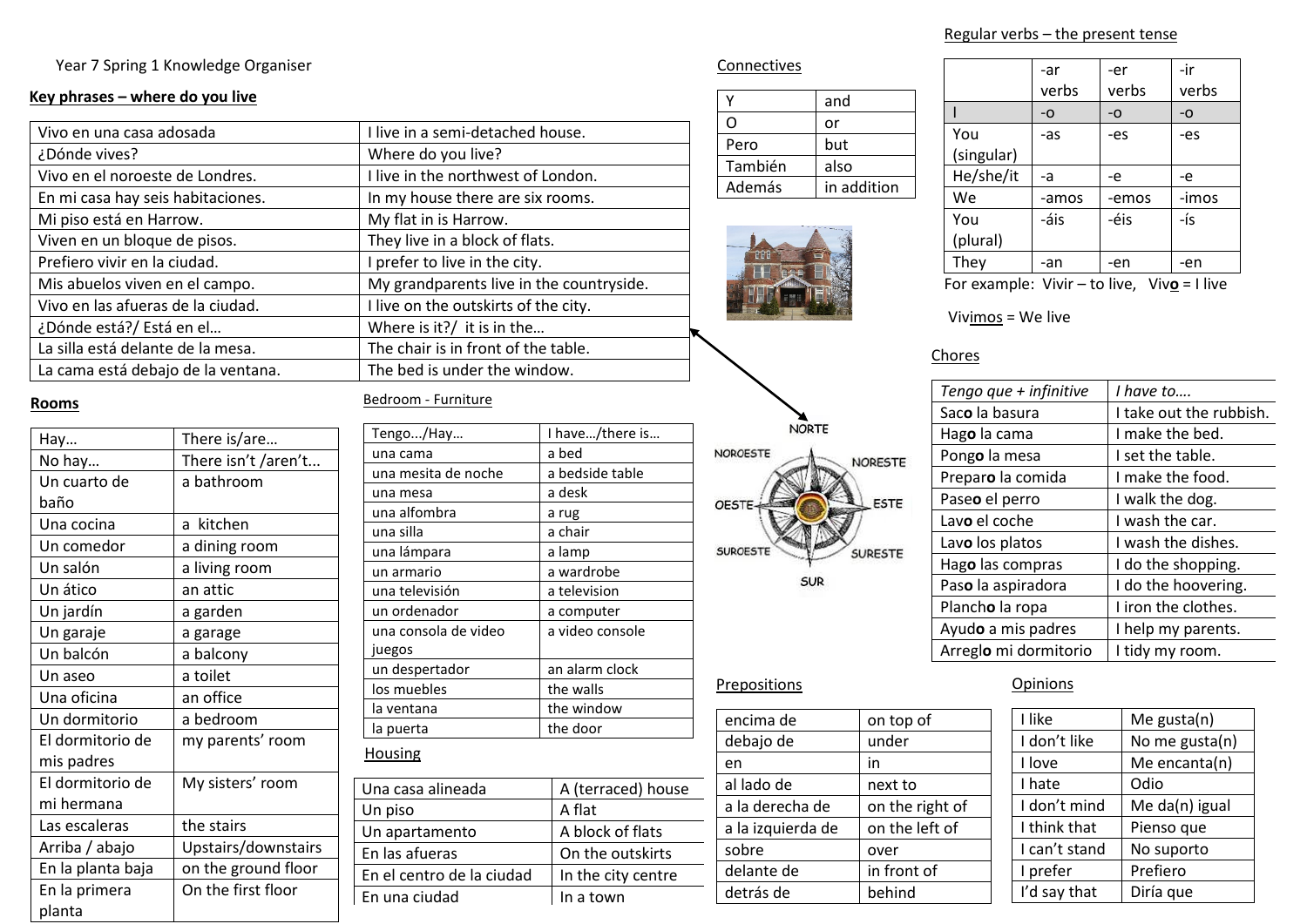#### **Y7 Knowledge organiser – Mi instituto 1 (my school)**

#### Key sentences

| I have maths at half past two.                  | Tengo las matemáticas a las dos y media.       |
|-------------------------------------------------|------------------------------------------------|
| At quarter past eleven I have break.            | A las once y cuarto tengo el recreo.           |
| On Mondays I have PE and geography.             | Los lunes tengo la educación física y la       |
|                                                 | geografía.                                     |
| I wear a blue blazer and blue trousers.         | Llevo una chaqueta azul y pantalones azules.   |
| My favourite subject is Spanish.                | Mi asignatura preferida es el español.         |
| My favourite subjects are Spanish and French.   | Mis asignaturas preferidas son el español y el |
|                                                 | francés.                                       |
| I don't like technology because it's difficult. | No me gusta la tecnología porque es difícil.   |
| I study ten subjects.                           | Estudio diez asignaturas.                      |
|                                                 |                                                |

| and         |             |
|-------------|-------------|
| or          | 0           |
| but         | pero        |
| also        | también     |
| in addition | además      |
| (and) then  | luego       |
| however     | sin embargo |
| because     | porque      |
| because     | ya que      |
| although    | aunque      |

#### **Grammar**

Connectives

| Because it is    | Porque es  |
|------------------|------------|
| Because they are | Porque son |

# I wear Llevo<br>He/she wears Lleva He/she wears I study Estudio He/she studies Estudias I have Tengo He/she has Tienes To teach Enseñar To learn | Aprender To study Estudiar

# Time phrases

Verbs

| Normally  | Normalmente  |
|-----------|--------------|
| Sometimes | A veces      |
| Always    | Siempre      |
| Never     | <b>Nunca</b> |

# Colours & Adjectives

| White          | blanco           |
|----------------|------------------|
| <b>Black</b>   | negro            |
| Red            | rojo             |
| Orange         | naranja          |
| Green          | verde            |
| Blue/navy blue | azul/azul marino |
| Yellow         | amarillo         |
| Grey           | gris             |
| Brown          | marrón           |
| Purple         | morado           |
| lilac          | lila             |
| Pink           | rosa             |
| Interesting    | interesante      |
| Fun            | divertido        |
| <b>Boring</b>  | aburrido         |
| Useful         | útil             |
| Easy           | fácil            |
| Difficult      | difícil          |
| <b>Useless</b> | inútil           |
| <b>Tiring</b>  | agotador         |

# Subjects

| French    | El francés          |
|-----------|---------------------|
| German    | El alemán           |
| Spanish   | El español          |
| English   | El inglés           |
| P.E       | La educación física |
| D.T       | La tecnología       |
| Maths     | Las matemáticas     |
| Geography | La geografía        |
| History   | La historia         |
| Science   | Las ciencias        |
| Art       | El dibujo           |
| Music     | La música           |
| Drama     | El teatro           |
|           | La informática      |

# Monday Lunes Tuesday Wednesday Thursday Friday Saturday Sunday Day Week Weekend In the morning In the afterno

Days of the week

|    | Martes           | W              |
|----|------------------|----------------|
|    | Miércoles        | W <sub>6</sub> |
|    | Jueves           | A s            |
|    | <b>Viernes</b>   | A t            |
|    | Sábado           | Sol            |
|    | Domingo          | A s            |
|    | día              | A j            |
|    | semana           | Sol            |
|    | El fin de semana | Sor            |
|    | Por la mañana    | A b            |
| g  |                  |                |
| on | Por la tarde     |                |

| l wear        | Llevo           |
|---------------|-----------------|
| We wear       | Llevamos        |
| A shirt       | Una camisa      |
| A tie         | Una corbata     |
| Some trousers | Unos pantalones |
| A skirt       | Una falda       |
| A jumper      | Un jersey       |
| Some shoes    | Unos zapatos    |
| Some socks    | Unos calcetines |
| A blazer      | Una chaqueta    |

# Giving opinions

**Clothing** 

| I like           | Me gusta $(n)$      |
|------------------|---------------------|
| I don't like     | No me gusta(n)      |
| I love           | Me encanta(n)       |
| I hate           | Detesto/Odio        |
| I don't mind     | Me da(n) igual/     |
|                  | No me importa(n)    |
| I think that     | Creo que/Pienso que |
| I can't stand    | No aguanto          |
| I prefer         | Prefiero            |
| I would say that | Diría que           |

### Time

| ¿Qué hora es?             |
|---------------------------|
| Es la una. / Son las dos. |
| ¿A qué hora?              |
| A la una                  |
| A las tres                |
| A las dos y media         |
| A las once y cuarto       |
| A las diez menos cuarto   |
|                           |

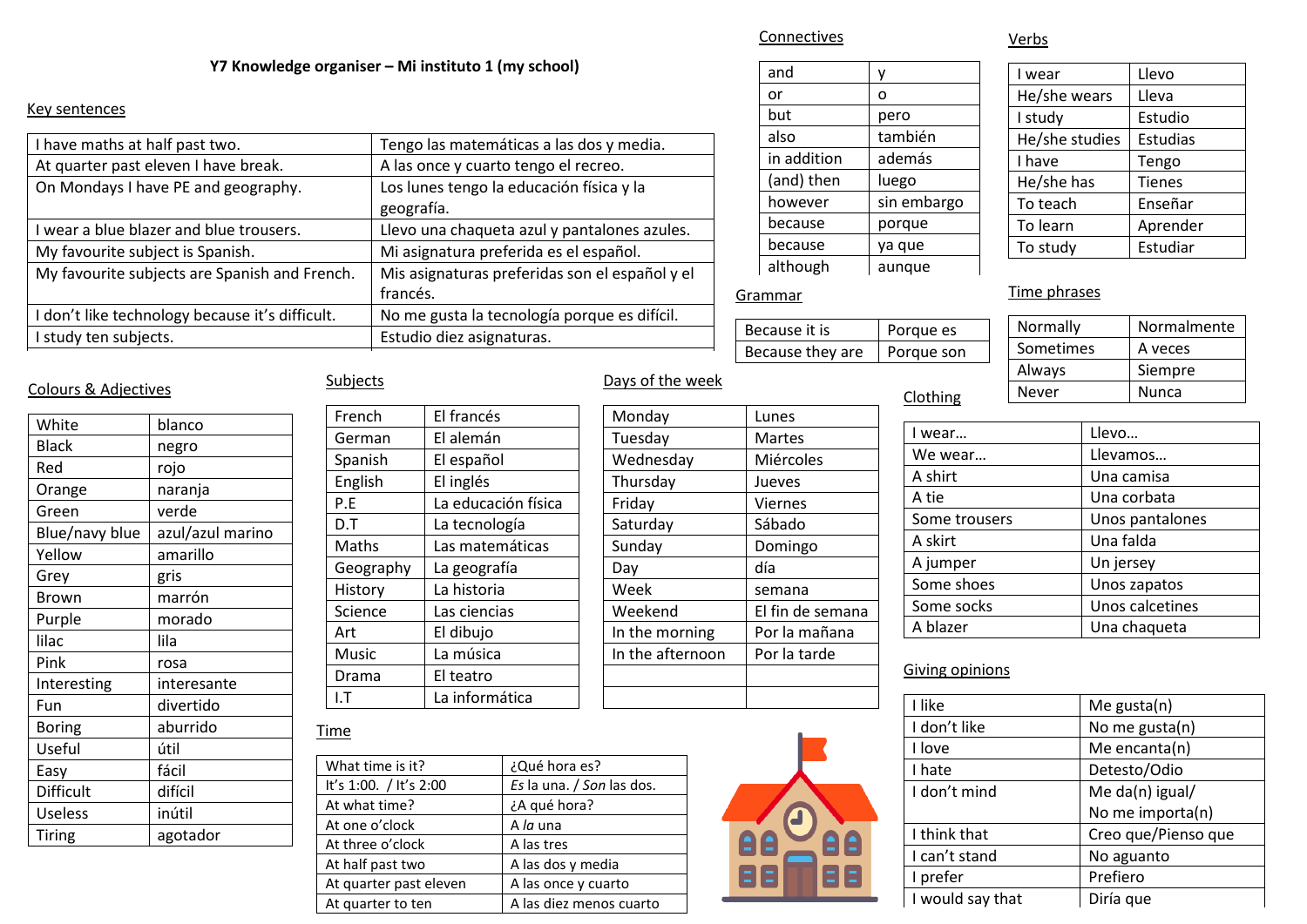#### **Y7 Knowledge organiser – Summer 1**

#### **Key phrases**

| Soy de Inglaterra.                        | am from England.                                 |
|-------------------------------------------|--------------------------------------------------|
| Soy inglés/ soy inglesa.                  | am English.                                      |
| Mi madre es india.                        | My mother is Indian.                             |
| Mi mejor amigo es escocés.                | My best friend is Scottish.                      |
| Mi mejor amiga es escocesa.               |                                                  |
| Normalmente voy de vacaciones a España.   | Normally I go on holiday to Spain.               |
| Me alojo en un albergue juvenil porque es | stay in a youth hostel because it's quite cheap. |
| bastante barato.                          |                                                  |
| El año que viene, voy a ir a Francia.     | Next year I'm going to go to France.             |
| Voy a alojarme con mis abuelos.           | I'm going to stay with my grandparents.          |
| Viajo en avión porque es muy rápido.      | I travel by plane because it's very fast.        |



weather

#### **Countries**

| Inglaterra  | England     |
|-------------|-------------|
| Irlanda     | Ireland     |
| Gales       | Wales       |
| Escocia     | Scotland    |
| Francia     | France      |
| Alemania    | Germany     |
| España      | Spain       |
| Italia      | Italy       |
| Los Estados | America     |
| Unidos      |             |
| Australia   | Australia   |
| India       | India       |
| Pakistán    | Pakistan    |
| Rumania     | Romania     |
| Polonia     | Poland      |
| Afganistán  | Afghanistan |
| Grecia      | Greece      |
| Sri Lanka   | Sri Lanka   |
| Albania     | Albania     |
| Iran        | Iran        |
|             |             |
|             |             |
|             |             |

# **Nationalities**

| masculine       | feminine        |                 | Hace buen     | It's nice       |
|-----------------|-----------------|-----------------|---------------|-----------------|
| Soy inglés      | Soy inglesa     | I am English    | tiempo        | weather         |
| Soy irlandés    | Soy irlandesa   | I am Irish      | Hace mal      | It's bad        |
| Soy escocés     | Soy escocesa    | I am Scottish   | tiempo        | weather         |
| Soy francés     | Soy francesa    | I am French     | Hace sol      | It's sunny      |
| Soy alemán      | Soy alemana     | I am German     | Hace viento   | It's windy      |
| Soy español     | Soy española    | I am Spanish    | Esta nublado  | It's cloudy     |
| Soy italiano    | Soy italiana    | I am Italian    | Llueve        | It's raining    |
| Soy             | Soy             | I am American   | Nieva         | It's snowing    |
| estadounidense  | estadounidense  |                 | Hay tormentas | It's stormy     |
| Soy australiano | Soy australiana | I am Australian | Hay nieblas   | It's foggy      |
| Soy indio       | Soy india       | I am Indian     | Hace calor    | It's hot        |
| Soy paquistaní  | Soy paquistaní  | I am Pakistani  | Hace frio     | It's cold       |
| Soy rumano      | Soy rumana      | I am Romanian   | Está          | It's clear skys |
|                 |                 |                 | despejado     |                 |

#### Planes para el futuro

| Voy a ir       | I'm going to go to   |
|----------------|----------------------|
| Voy a visitar  | I am going to visit  |
| Voy a alojarme | I am going to stay   |
| Voy a viajar   | I am going to travel |
| Va a ser       | It is going to be    |

#### **Grammar note**

Talk about other people in the future by using:

Va a… - he/she/it is going to

Vamos a… - we are going to

#### **Transport**

| En coche     | By car       |
|--------------|--------------|
| En autobús   | By bus       |
| En autocar   | By coach     |
| En tren      | By train     |
| En avión     | By plane     |
| En moto      | By motorbike |
| En bicicleta | By bicycle   |
| En metro     | By tube      |
| A pie        | On foot      |
| En barco     | By boat      |

# **Intensifiers**

| muy      | very     |
|----------|----------|
| bastante | quite    |
| un poco  | a bit    |
| poco     | not very |

#### Accommodation

| Un hotel            | A hotel             |
|---------------------|---------------------|
| Un hostal           | A bed and breakfast |
| Un piso             | A flat              |
| Un albergue juvenil | A youth hostel      |
| Una granja          | A farm              |
| Una tienda          | A tent              |

# Es rápido. It's fast. Es lento. It's slow. Es barato. It's cheap. Es caro. **It's expensive.**

|                   | despejado |          |
|-------------------|-----------|----------|
| <b>Adjectives</b> |           |          |
| Es rápido.        |           | It's fas |

Es cómodo. It's comfortable. Es incómodo. | It's uncomfortable.